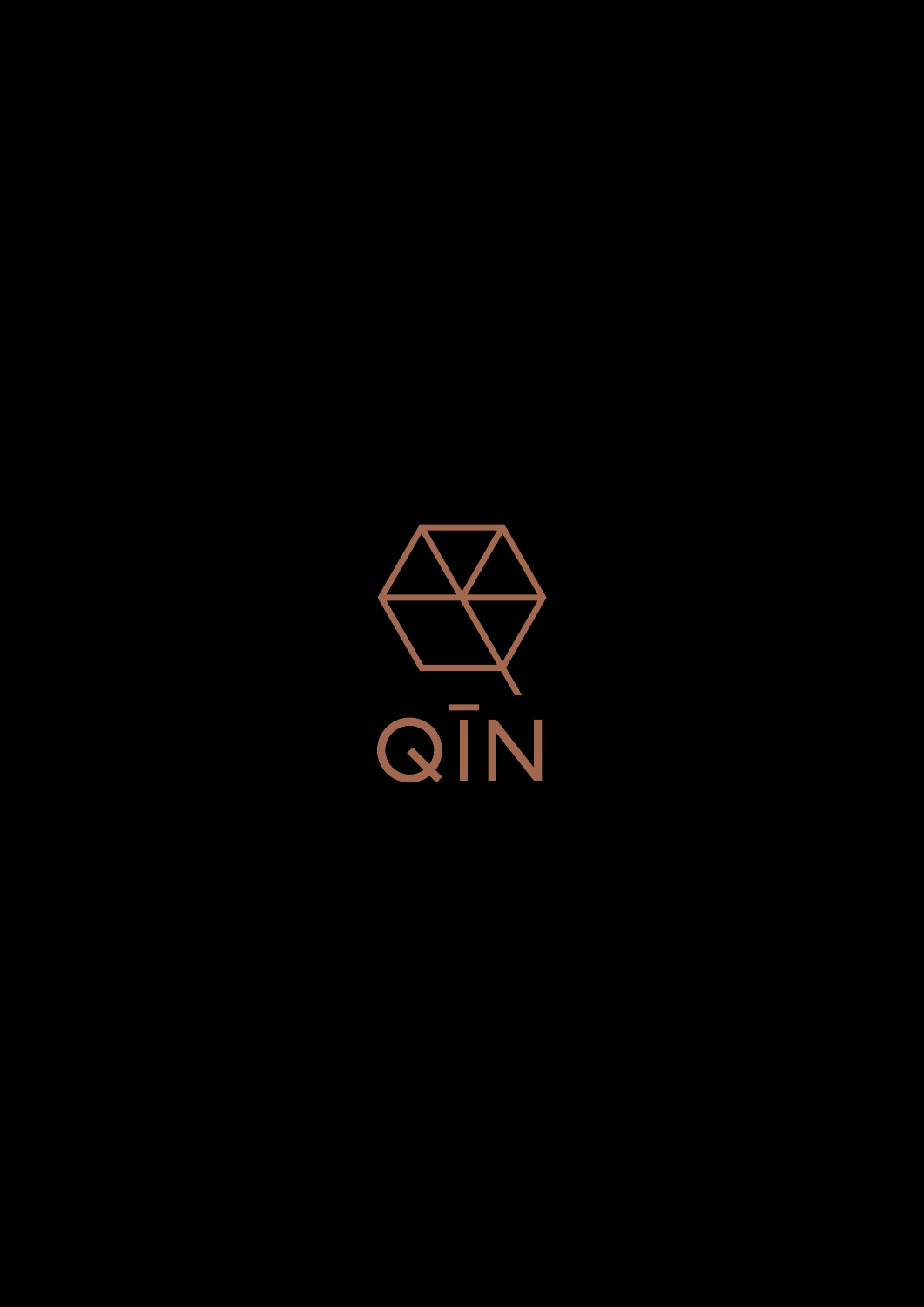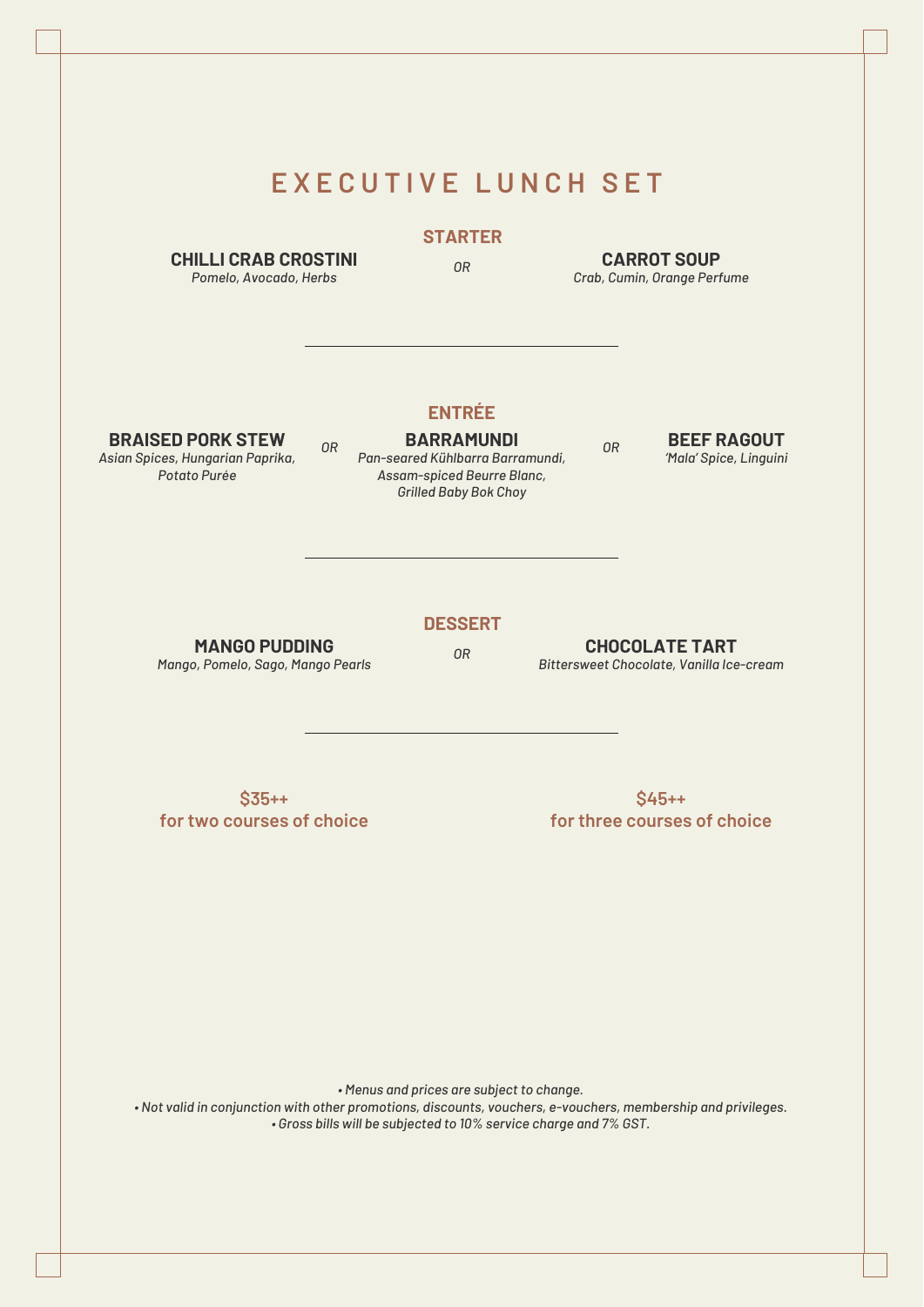### **TASTE OF QĪN**

#### **THUNDERCLAP ROTI PRATA**

*Truffle, Eggs Mimosa*

#### **CHICHARRONES**

*Pork Skin Cracker with Sichuan Spice*

#### **CHILLI CRAB CROSTINI**

*Pomelo, Avocado, Herbs*

#### **KUROBUTA**

*Kurobuta Pork Rack (400g), Asian Salsa, Seasonal Vegetables, Garlic Pommery Mustard Sauce*

*OR*

#### **SHORT RIB**

*36 Hours Sous Vide 100% Angus Short Rib (400g) grilled over binchōtan, Satay Espuma, Sambal Matah (Add \$30++ for this selection)*

### **'SANG MEIN'**

*Tiger Prawn, Crustacean Oil, Truffle Scent, in Casserole*

*OR*

#### **CANTON CRISP**

*Beef Brisket braised in Pickled Cream, Crispy Vermicelli*

#### **PHRAYA RUM STICKY DATE PUDDING**

*Medjool Dates, Gula Apong Butterscotch, Madagascar Vanilla Ice-cream, Orange Perfume*

**\$138++ for 2 persons**

*• Menus and prices are subject to change.*

*• Not valid in conjunction with other promotions, discounts, vouchers, e-vouchers, membership and privileges. • All prices are subject to 10% service charge and prevailing government taxes.*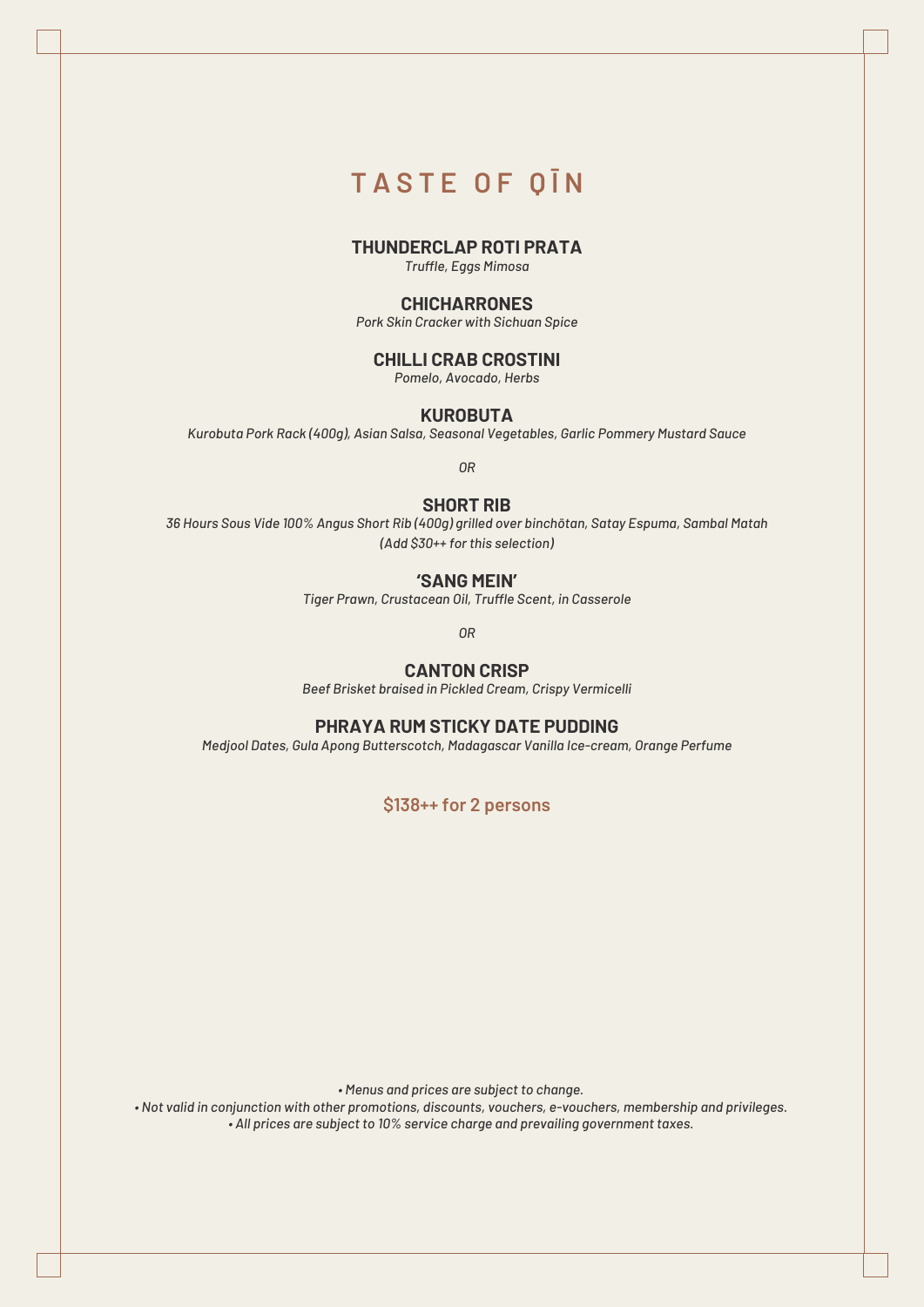# **B O O Z E B I T E S**

| <b>CHICHARRONES</b><br>Pork Skin Cracker with Sichuan Spice                                         | 10 | <b>CURRY-AGE</b><br>Chicken Karaage, QIN's Curry Spice                                                             |          |
|-----------------------------------------------------------------------------------------------------|----|--------------------------------------------------------------------------------------------------------------------|----------|
| <b>HAR CHEONG WING</b><br><b>Fried Fermented Prawn-paste</b><br>Chicken Wing. Served with Calamansi | 10 | <b>LAPCHEONG POTATO</b><br>Potato and Chinese Sausage<br><b>Casserole with Scallions</b>                           |          |
| <b>OIN'S CHIPS</b><br>Garlic Chilli Aioli<br><b>CHOICE OF</b><br>Original<br>'Mala'                 | 10 | <b>THUNDERCLAP ROTI PRATA</b><br><b>CHOICE OF</b> $(1)$ $(9)$ Black Garlic Emulsion<br>Truffle, Eggs Mimosa<br>(2) | 10<br>12 |

**VG**

## **S M A L L B E G INNI N G S**

|                               | <b>SIPHON MUSHROOM TEA</b>                                                                                                                 | 58 |
|-------------------------------|--------------------------------------------------------------------------------------------------------------------------------------------|----|
|                               | Seasonal Mushroom, Free-range Egg Custard<br>Good for 3-4 persons                                                                          |    |
|                               | <b>CEVICHE</b><br>Hamachi, Cold-pressed Japanese Sesame Oil, Perilla Plum Gel, Sliced Red Shallots,<br>Crispy Rice, Calamansi, Fresh Herbs | 23 |
|                               | Only available during dinner                                                                                                               |    |
|                               | <b>X.O. HAMACHI</b>                                                                                                                        | 24 |
|                               | Collar, X.O. Butter, Sakura Hae Bee<br>Only available during dinner                                                                        |    |
| $\leftrightarrow$             | <b>CHILLI CRAB CROSTINI</b>                                                                                                                | 20 |
|                               | Pomelo, Avocado, Herbs                                                                                                                     |    |
| $\langle \texttt{VG} \rangle$ | <b>OĪN'S SLAW</b><br>Fresh Greens, Peanuts, Citrus, Torch Ginger Plum Dressing                                                             | 14 |
|                               | Add Ceviche: +20                                                                                                                           |    |
| $\langle$ VG $\rangle$        | <b>BROCCOLINI</b>                                                                                                                          | 16 |
|                               | Garlic, Garlic, Garlic                                                                                                                     |    |

*All prices are subject to 10% service charge and prevailing government taxes.*  $\quad \bigotimes \text{ Signature } \langle \text{W} \rangle$  *Vegetarian*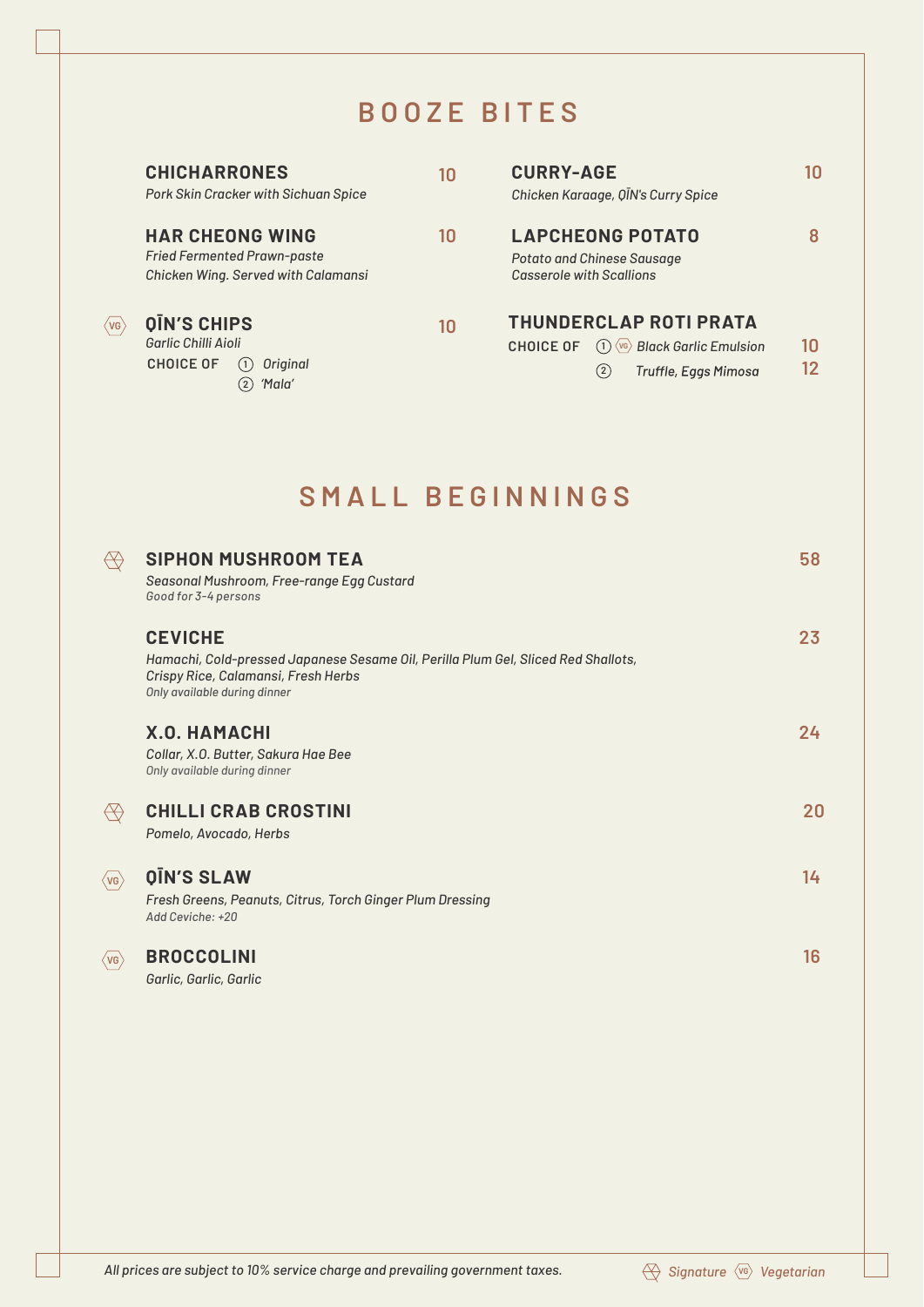# **T H E A P P E TITE G R O W S**

| <b>SPATCHCOCK</b><br>Corn-fed French Chicken, Rice Cake, Fermented Chilli Aioli, Shoyu Jus                                           | 28 |
|--------------------------------------------------------------------------------------------------------------------------------------|----|
| <b>HALIBUT</b><br>Scottish Halibut, Caviar, Shoyu Beurre Blanc, Rice Lees, Semi-dried Tomato,<br>Seasonal Asparagus, Chlorophyll Oil | 48 |
| <b>KUROBUTA</b><br>Kurobuta Pork Rack (400q), Asian Salsa, Seasonal Vegetables, Garlic Pommery Mustard Sauce                         | 48 |
| <b>SHORT RIB</b><br>36 Hours Sous Vide 100% Angus Short Rib (400g) grilled over binchōtan, Satay Espuma,<br>Sambal Matah             | 78 |

# **Y O U J U S T C A N ' T G E T E N O U G H**

|                               | 'SANG MEIN'                                                                     | 48 |
|-------------------------------|---------------------------------------------------------------------------------|----|
|                               | Tiger Prawn, Crustacean Oil, Truffle Scent, in Casserole                        |    |
|                               | <b>THE KING'S BEEF</b>                                                          | 28 |
|                               | Homemade Beef Rendang, Spaghetti, Crushed Cherry Tomatoes, Garlic, Kaffir       |    |
|                               | <b>LAKSA MODERNÈ</b>                                                            | 40 |
|                               | Scottish Bamboo Clam, Capellini, Laksa Emulsion<br>Only available during dinner |    |
|                               | <b>CANTON CRISP</b>                                                             | 48 |
|                               | Beef Brisket braised in Pickled Cream, Crispy Vermicelli                        |    |
| $\langle \texttt{VG} \rangle$ | <b>SOUR AND SPICY "POT AU FEU"</b>                                              | 26 |
|                               | Symphony of Seasonal Vegetables, Vermicelli, Saffron                            |    |
| $\langle$ VG $\rangle$        | 'NOCHICKEN'                                                                     | 28 |
|                               | Eryngii, Seasonal Mushroom, Brussel Sprout<br>Only available during dinner      |    |